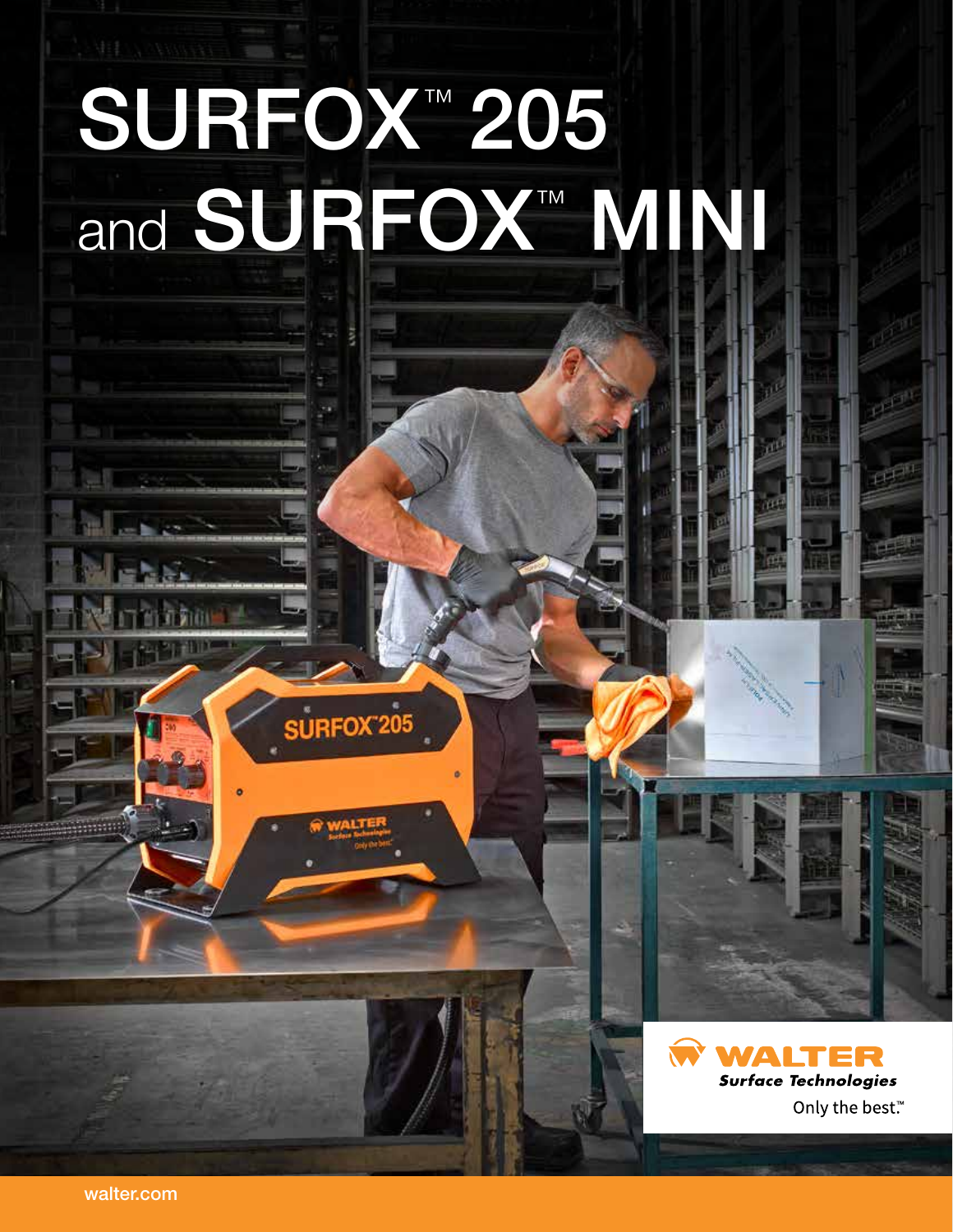

## SURFOX<sup>™</sup> 205

### For everyday production use

This industrial weld cleaning system features extensive safety and productivity features to minimize consumable use and provide economical cleaning and passivation of stainless steel TIG & spot welds. The SURFOX 205 has been engineered to clean TIG and spot welds on stainless steel or MIG, TIG and spot welds on aluminum. Plus, with the use of special marking kits (sold separately), it can also mark stainless steel, aluminum and titanium surfaces. This is a durable production model designed for every day use.

### Features and benefits

- w *Built-in fume dispersion system (requires a compressed air line)*
- $\triangleright$  Switchable output:
	- *AC Mode: cleaning & marking*
	- *DC Mode: polishing & etching*
- w *Redesigned pump and tank for maximum efficiency*
- w *New Quick-Connect system allows you to quickly change between 4 m and 9 m long wand assemblies (9m wand sold separately)*

### Unit specifications

| Model | Order No. | Electrical             |                       | <b>Dimensions</b> |       |        | <b>Tank capacity</b> | Lenath of hose | Weight |
|-------|-----------|------------------------|-----------------------|-------------------|-------|--------|----------------------|----------------|--------|
|       |           | Input                  | Output                | Lenath            | Width | Height |                      |                |        |
| 205   | 54-D 215  | 120 V, 50/60 Hz, 4.0 A | 12-30V AC/DC, 15A max | 181/2"            | 93/4" | 15"    | 64.2 oz              | 13'            | 41 lbs |

Each unit comes with: 1 x Tungsten insert (48-R 133), 3 x standard high conductivity cleaning pads (54-B 026), 1 x Teflon ring (54-B 002), 1 x carbon fiber brush  $(54-B118)$ , 1 x brush adaptor  $(54-B099)$  1 x ground cable  $(48-B136)$ , 1 x user guide, 1 x DVD, 1 x carrying case

## SURFOX 205 ACCESSORIES

**V** Recommended for cleaning TIG welds



Tungsten insert 90° Order No.: 48-R 133



Standard cleaning pad 46 mm L x 24 mm W x 4 mm T 10 per package plus clamp ring Order no: 54-B 026

Recommended for renewing large surfaces



Large graphite insert 45 mm W - Ideal for surface renewing or restoring, and to clean the back of MIG welds Order No.: 54-B 009

 $\blacktriangledown$  Replacement wand assemblies

Large pad for graphite insert 5 per package Order No.: 54-B 052

Recommended for tight corners



Reusable brush adaptor for large wand Order No.: 54-B 099



Carbon fiber micro-brush Order No.: 54-B 118

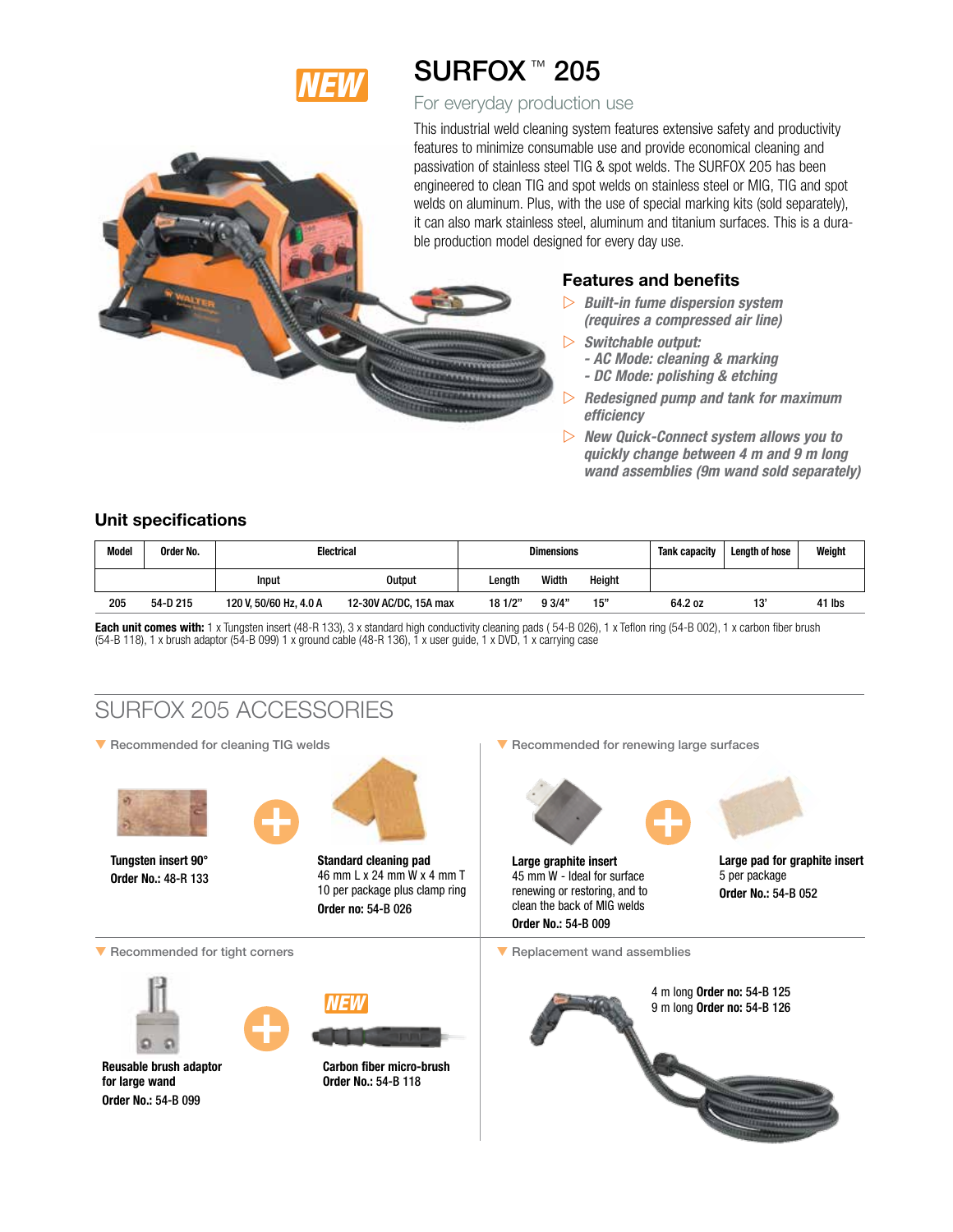## SURFOX MINI ™



The ideal unit for field or repair work

The ergonomically designed SURFOX Mini comes equipped with a variable power setting that ensures a perfect finish on even the most delicate surfaces. This unit utilizes refillable electrolyte cartridges instead of an integrated tank to reduce the weight and increase portability. Excellent for use on repairs, touch-ups and small jobs. This newly redesigned unit can clean TIG or spot welds on stainless steel and MIG, TIG or spot welds on aluminum. It can also mark stainless steel, aluminum and titanium surfaces with the use of a SURFOX marking kit.

*The SURFOX Mini comes equipped with a unique cartridge refilling pump. You can easily refill cartridges and save money by buying SURFOX electrolyte solutions in bulk packaging.*



### **Unit specifications**

| <b>Model</b> | Order No. | <b>Electrical</b>      |                         | <b>Dimensions</b> |       |        | Tank capacity | Length of hose | Weight  |
|--------------|-----------|------------------------|-------------------------|-------------------|-------|--------|---------------|----------------|---------|
|              |           | Input                  | Output                  | Length            | Width | Height |               |                |         |
| <b>MINI</b>  | 54-D 055  | 120 V. 50/60 Hz. 4.0 A | 12-30 V AC/DC, 15 A max | 12"               | 4.5"  | 8.86"  | -------       | -------        | 8.4 lbs |

**Each unit comes with:** 1 micro-wand, 1 x micro-wand holder (48-R 286), 1 x micro wand holder extension sleeve (48-R 460), 1 x narrow tungsten insert<br>(54-B 038), 1 x narrow cleaning pad (54-B 028), 1 x teflon ring (54-B 02

## SURFOX MINI ACCESSORIES

 $\blacktriangledown$  Recommended for cleaning TIG welds



**Narrow Tungsten Insert Order No.:** 54-B 038



**Narrow cleaning pad** 46 mm L x 24 mm W x 4 mm T 10 per package plus clamp ring **Order no:** 54-B 028



**Spare brush adaptor for Micro-Wand Order No.:** 54-B 100



**Carbon fiber micro-brush Order No.:** 54-B 117

Recommended for renewing large surfaces



**Large graphite insert** 35 mm W - Ideal for surface renewing or restoring, and to clean the back of MIG welds **Order No.:** 54-B 048



**Large pad for graphite insert** Pack of 10 with O-ring **Order No.:** 54-B 051

▼ Recommended for tight corners q Replacement pump for refilling cartridges of SURFOX electrolytes

#### **Cartridge refiller**

Use this pump to buy SURFOX-T or SURFOX-G in bulk packaging and save even more money (included with every new SURFOX MINI; replacement part only)

**Order No.:** 54-B 092